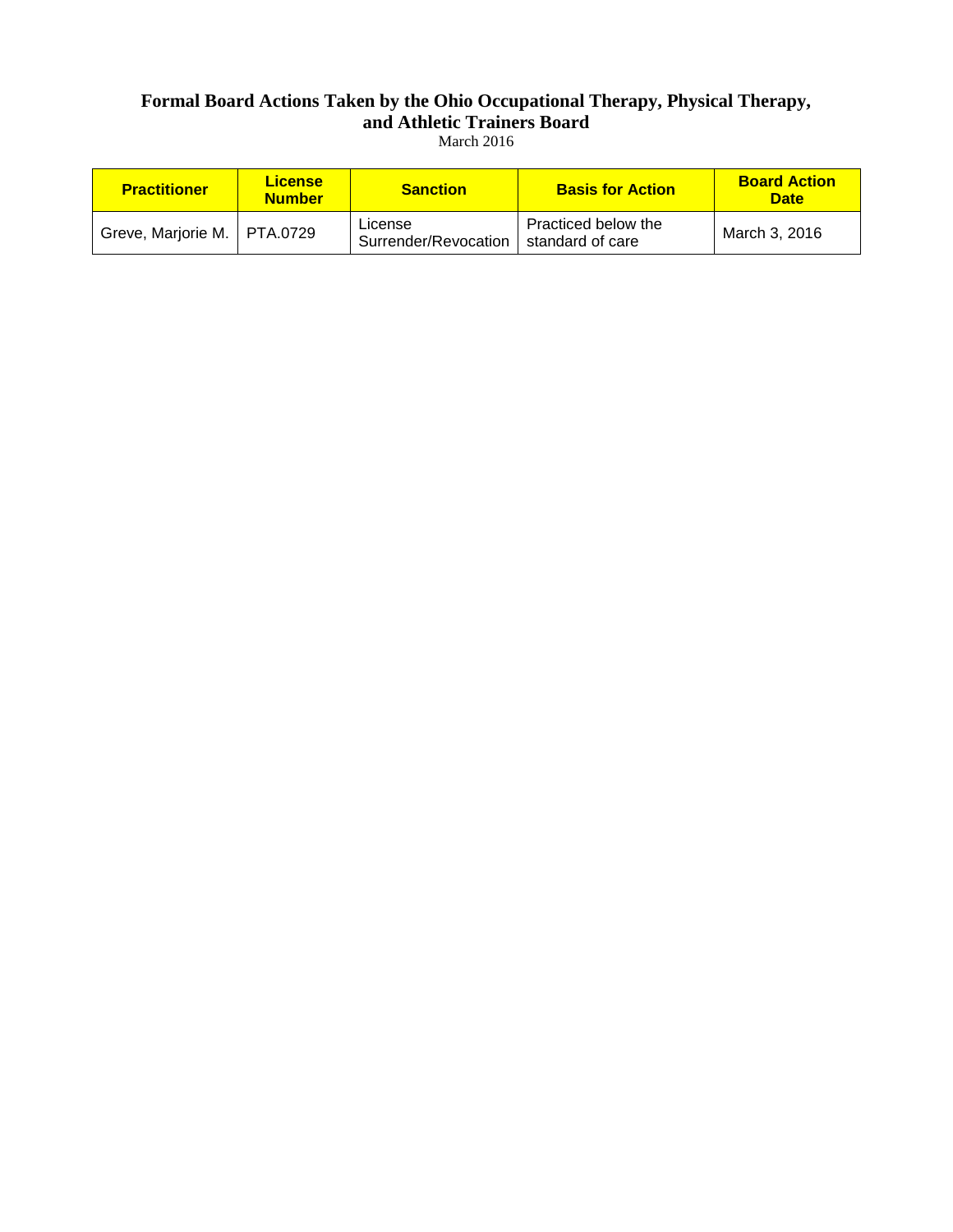### **Formal Board Actions Taken by the Ohio Occupational Therapy, Physical Therapy, and Athletic Trainers Board** May 2016

| <b>Practitioner</b>  | <b>License</b><br><b>Number</b> | <b>Sanction</b>                 | <b>Basis for Action</b>                                                                                                                           | <b>Board Action</b><br><b>Date</b> |
|----------------------|---------------------------------|---------------------------------|---------------------------------------------------------------------------------------------------------------------------------------------------|------------------------------------|
| Hall, Maria          | PTA.06430                       | Fine                            | Failure to complete the<br>continuing education<br>requirements for the 2015<br>license renewal during<br>specified time period                   | May 5, 2016                        |
| Shriner, James W.    | PTA.03196                       | License<br>Surrender/Revocation | Felony conviction                                                                                                                                 | May 5, 2016                        |
| Valdez, Joshua       | PTA.08382                       | License<br>Surrender/Revocation | Obtaining a license by<br>fraud or deception;<br>Failure to complete the<br>continuing education<br>requirements for the 2015<br>license renewal. | May 5, 2016                        |
| Van Ooyen,<br>Rhonda | PTA.01768                       | License<br>Surrender/Revocation | Failure to respond to a<br>continuing education<br>audit notice                                                                                   | May 5, 2016                        |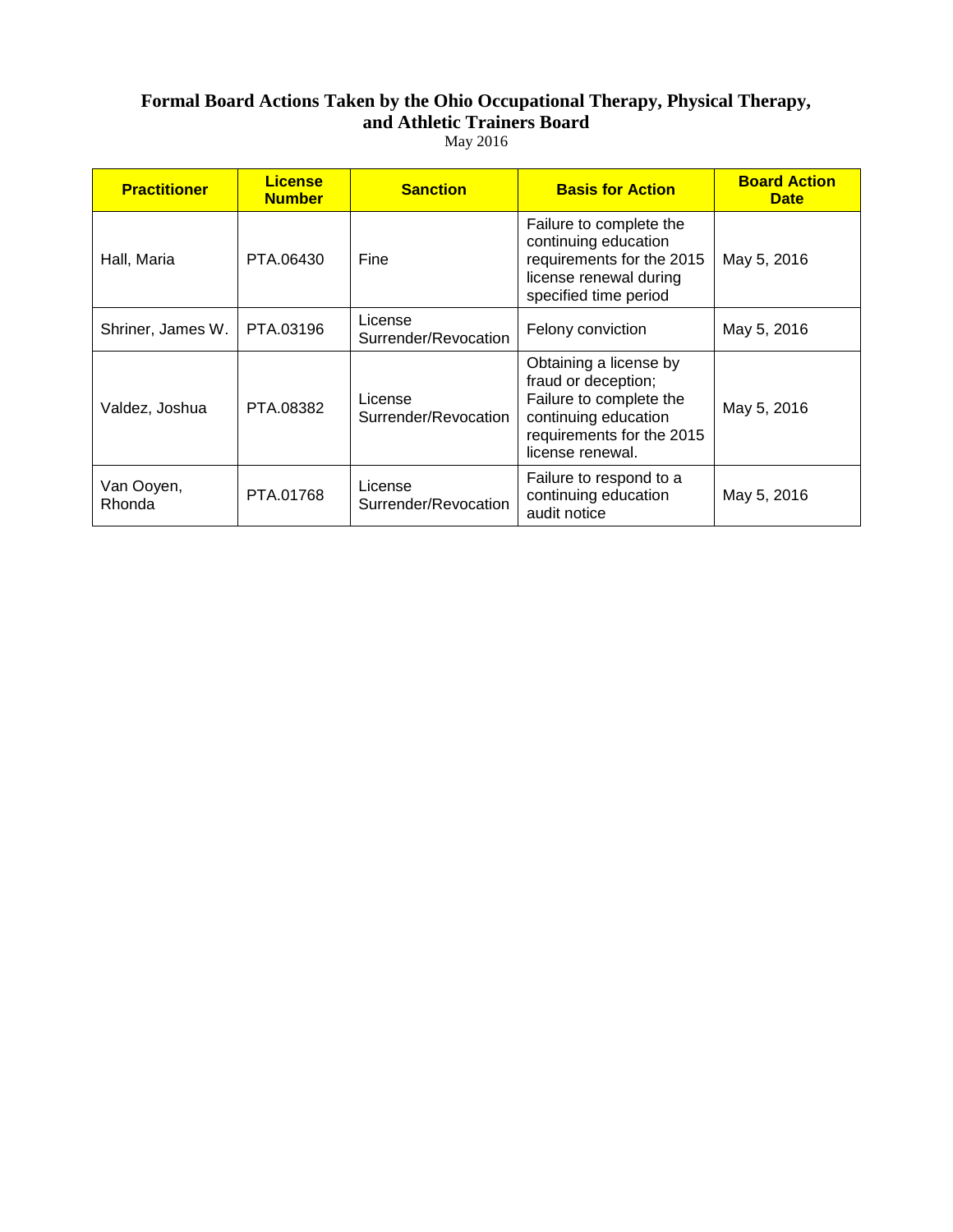# **Formal Board Actions Taken by the Ohio Occupational Therapy, Physical Therapy, and Athletic Trainers Board**

| <b>July 2016</b> |  |
|------------------|--|
|------------------|--|

| <b>Practitioner</b>       | <b>License</b><br><b>Number</b> | <b>Sanction</b>                                                  | <b>Basis for Action</b>                                                                                                                                                                         | <b>Board Action</b><br><b>Date</b> |
|---------------------------|---------------------------------|------------------------------------------------------------------|-------------------------------------------------------------------------------------------------------------------------------------------------------------------------------------------------|------------------------------------|
| Dominguez,<br>Marisol     | OT.01360                        | License Suspended<br>for thirty (30) days;<br>Fine of \$1,500.00 | <b>Altering Continuing</b><br><b>Education Certificates;</b><br>Failure to complete the<br>continuing education<br>requirements for the 2015<br>license renewal during<br>specified time period | July 7, 2016                       |
| Hite, Katy                | PTA.06515                       | Revocation                                                       | Failure to respond to a<br>continuing education<br>audit notice                                                                                                                                 | July 14, 2016                      |
| Laughhunn,<br>Christopher | PTA.08224                       | Revocation                                                       | Failure to respond to a<br>continuing education<br>audit notice                                                                                                                                 | July 14, 2016                      |
| Stofko, Rosemarie         | OTA.06560                       | Probation (three) 3<br>years                                     | License to practice as a<br>Registered Nurse in the<br>state of Ohio was<br>permanently revoked                                                                                                 | July 7, 2016                       |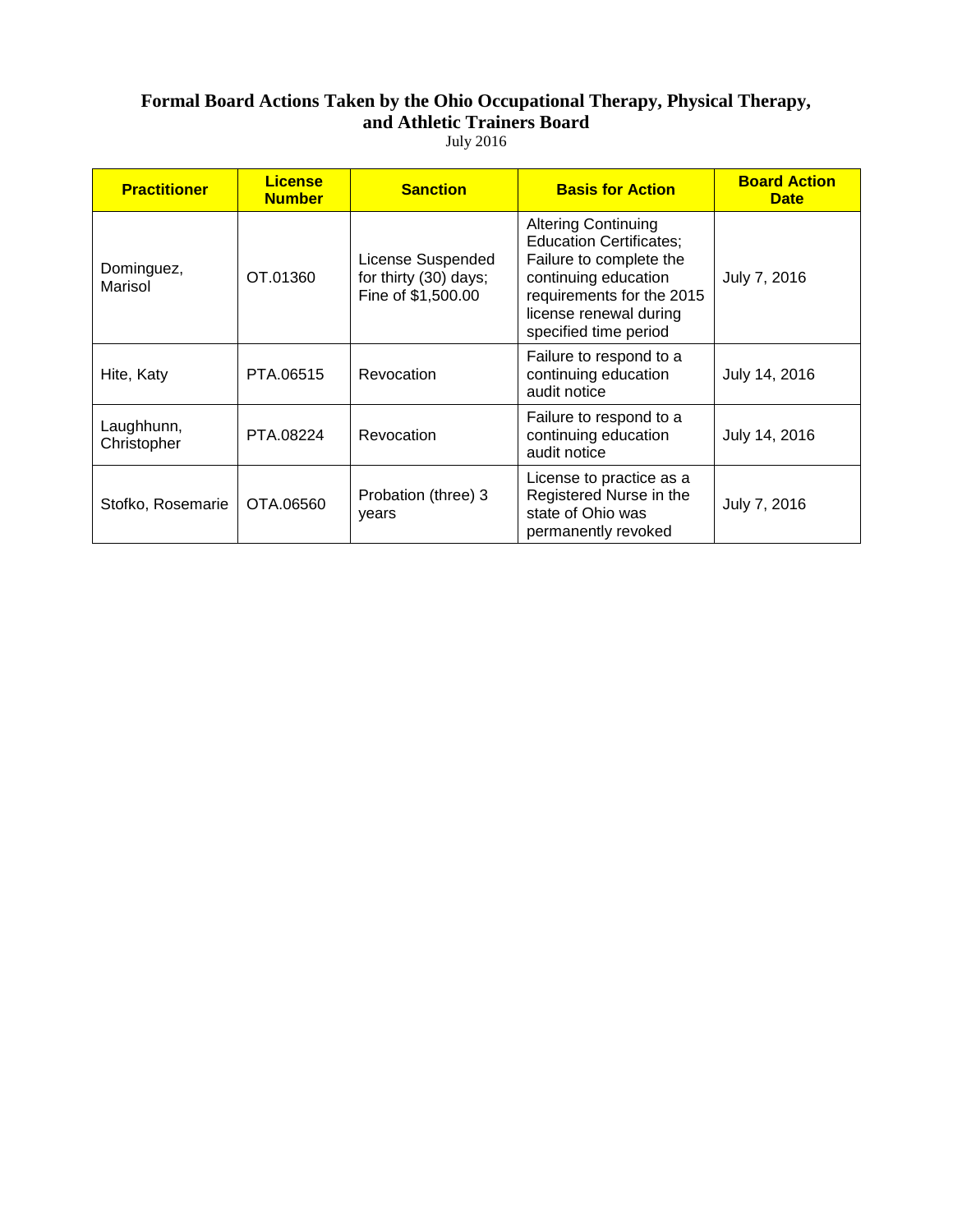### **Formal Board Actions Taken by the Ohio Occupational Therapy, Physical Therapy, and Athletic Trainers Board** September 2016

| <b>Practitioner</b>   | <b>License</b><br><b>Number</b> | <b>Sanction</b>                                                                                                               | <b>Basis for Action</b>                                                               | <b>Board Action</b><br><b>Date</b> |
|-----------------------|---------------------------------|-------------------------------------------------------------------------------------------------------------------------------|---------------------------------------------------------------------------------------|------------------------------------|
| Drakeford,<br>Candice | OTA.06356                       | License Suspension<br>of Fifteen (15) Days;<br><b>Probation Until June</b><br>30, 2018 Following<br>Said Suspension<br>Period | Failure to Disclose a<br>Felony Conviction on<br>Initial Application for<br>Licensure | September 8,<br>2016               |